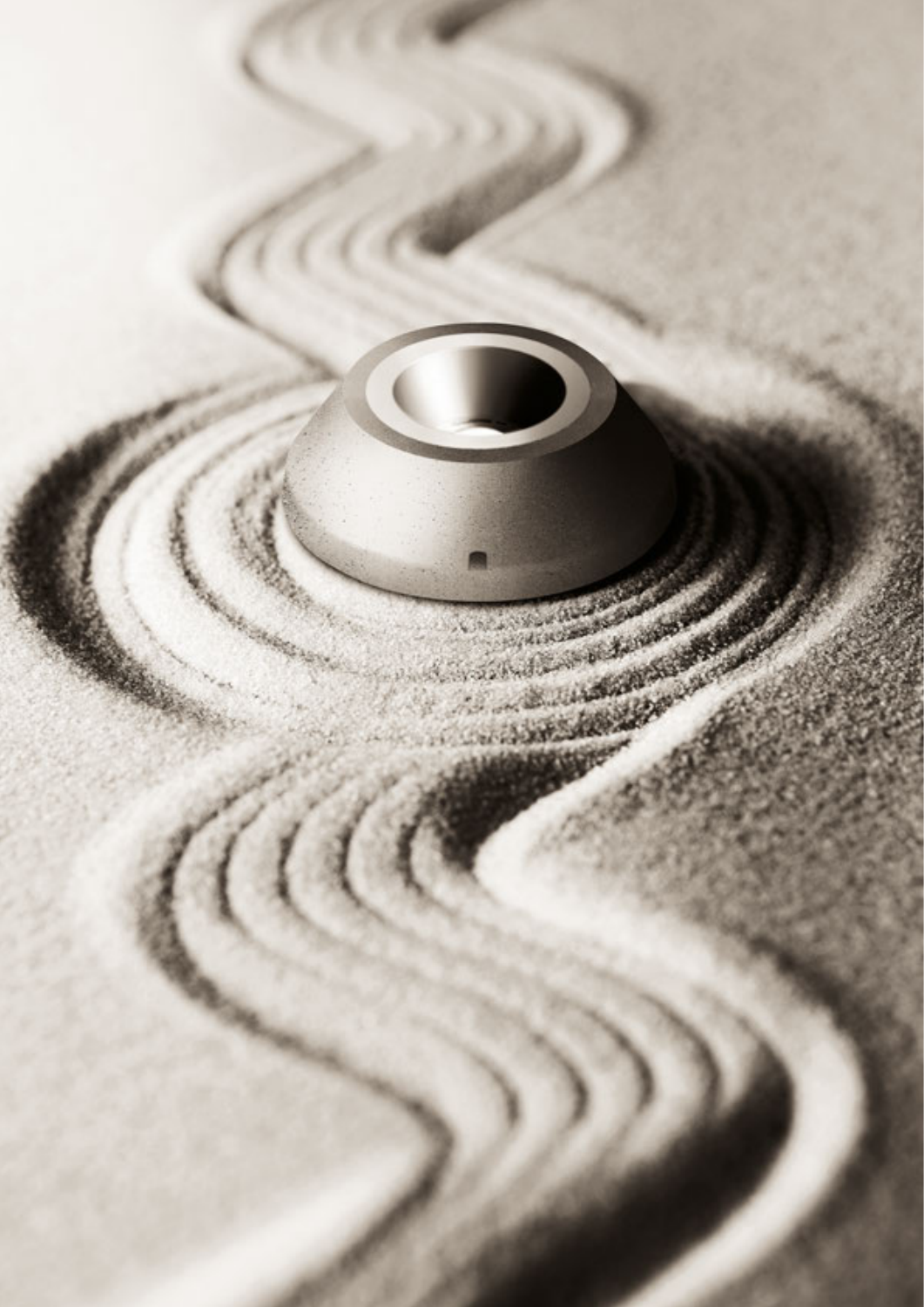

### Applique protruding glass

## **Concrete**

Concrete is the leading architectural material of the last century because it redefined the standards of architectural design through the work of the late "Maestros". Rigorous and poetic, solid and raw, concrete is an essential element for the exterior. It is a living material that ages, transforms and evolves absorbing the surrounding colors, blending, integrating and interacting with the architecture in terms of form and function.

The contrast between the untouchable lighting effects and the pure strength of the solid concrete structures, designed in simple forms, create a strong emotional impact. The aluminium takes on the more structural part whilst the concrete a more protective aesthetical function leaving the emotional role to the lighting effect.







Up-light



Bollard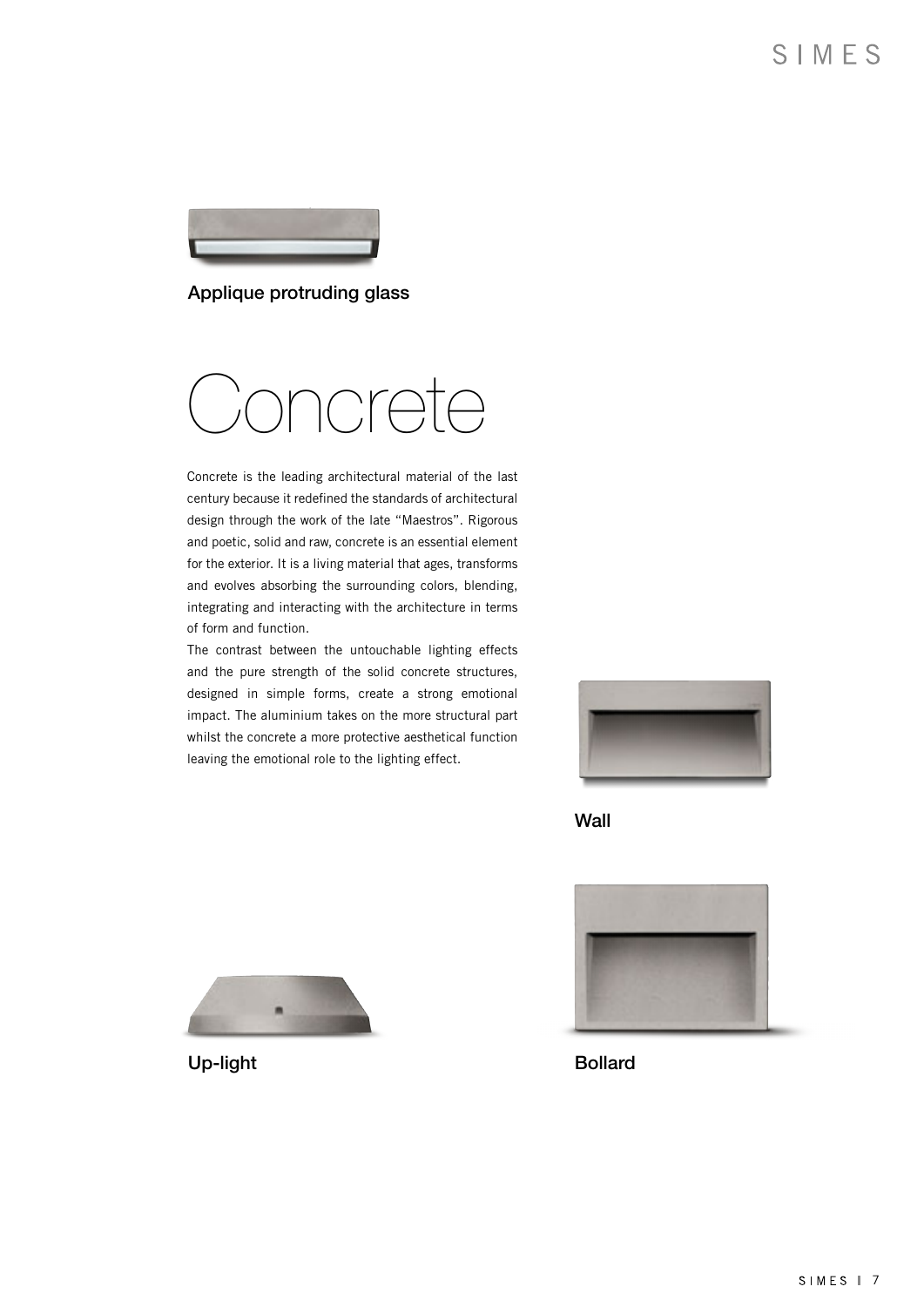

### CONCRETE Applique protruding glass

Concrete covering with added synthetic fibres with high mechanical strength. Die-cast EN AB-47100 aluminium housing with high corrosion resistance. Toughened glass diffuser. Stainless steel screws. Luminaire with one single cable entry and grommet (Applique). Pre-wired luminaire with 1m of neoprene cable (Mini Applique). Silicone gaskets.

*This luminaire has been manufactured with hand crafted procedures, therefore small imperfections, subsidence of the concrete surface, actual cracks and future, colour ripples and variations over time, are deliberately present and they are a feature of the concrete luminaire, proving the hand-made manufacturing procedure.* 

Protection class IP65

Isolation class CLASS I (.) (Applique)  $CLASS II$  (Mini Applique)

Mechanical resistance IK 06<br>《《《

Leds 4000K CRI90 versions are available on request.

#### REGISTERED DESIGN

Finishing:

Concrete (cod. 35)

*For the latest technical information and luminaire updates with LED technology please refer to www.simes.it*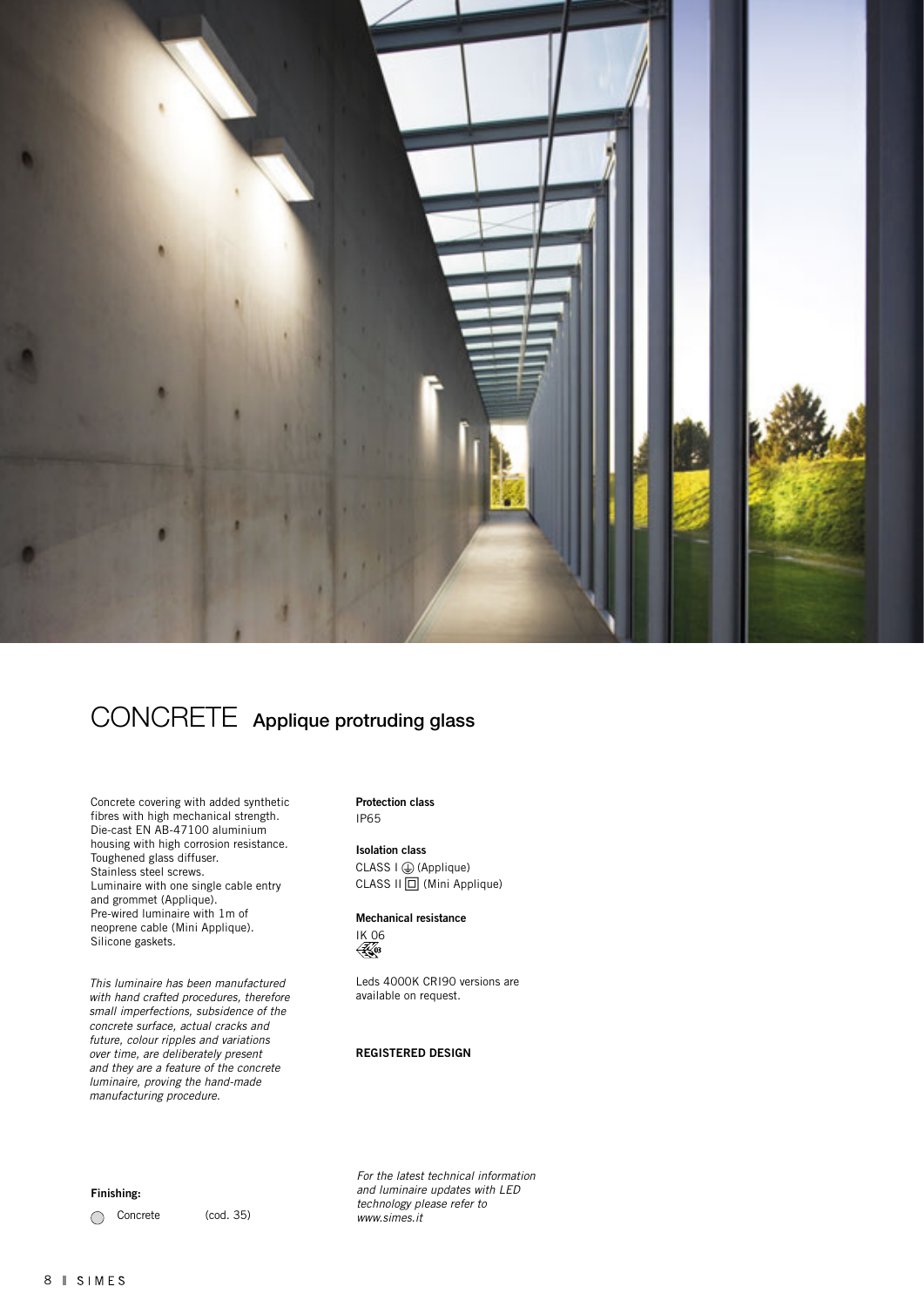### CONCRETE Applique protruding glass

SIMES

#### Mini Applique Single emission





240 6 52

90

П

### C.8015W.35

MID-POWER LEDs 3000K CRI90 1090lm Rated luminaire luminous flux 475lm Rated input power 12,5W 220V-240V AC 50/60Hz / DC Not Dimmable

|  |        |  |  |   |   | lux |                |
|--|--------|--|--|---|---|-----|----------------|
|  |        |  |  |   |   |     |                |
|  |        |  |  |   |   |     | $\Omega$       |
|  |        |  |  |   |   |     |                |
|  |        |  |  |   |   |     | $\overline{2}$ |
|  | h<br>۹ |  |  | 2 | ٩ |     |                |







240 6 6 52

 $\Box$ 

### C.8016W.35 **同**

MID-POWER LEDs 3000K CRI90 1090lm Rated luminaire luminous flux 389lm Rated input power 12,5W 220V-240V AC 50/60Hz / DC Not Dimmable

|  |   |   |  |  |        | lux | 2 |
|--|---|---|--|--|--------|-----|---|
|  |   |   |  |  |        |     |   |
|  |   |   |  |  |        |     |   |
|  |   |   |  |  |        |     | O |
|  |   |   |  |  |        |     |   |
|  |   |   |  |  |        |     |   |
|  |   |   |  |  |        |     |   |
|  | ۰ | c |  |  | c<br>٠ |     |   |

#### Applique Single emission





#### C.8005W.35

MID-POWER LEDs 3000K CRI90 1860lm Rated luminaire luminous flux 888lm Rated input power 19W 220V-240V AC 50/60Hz / DC Not Dimmable

|  |  |  |  | lux |                |
|--|--|--|--|-----|----------------|
|  |  |  |  |     |                |
|  |  |  |  |     | 0              |
|  |  |  |  |     |                |
|  |  |  |  |     | $\overline{2}$ |
|  |  |  |  |     |                |

#### Applique Double emission





310 8 63 8

115

### C.8006W.35

MID-POWER LEDs 3000K CRI90 1860lm Rated luminaire luminous flux 723lm Rated input power 19W 220V-240V AC 50/60Hz / DC Not Dimmable





www.simes.it/concrete-applique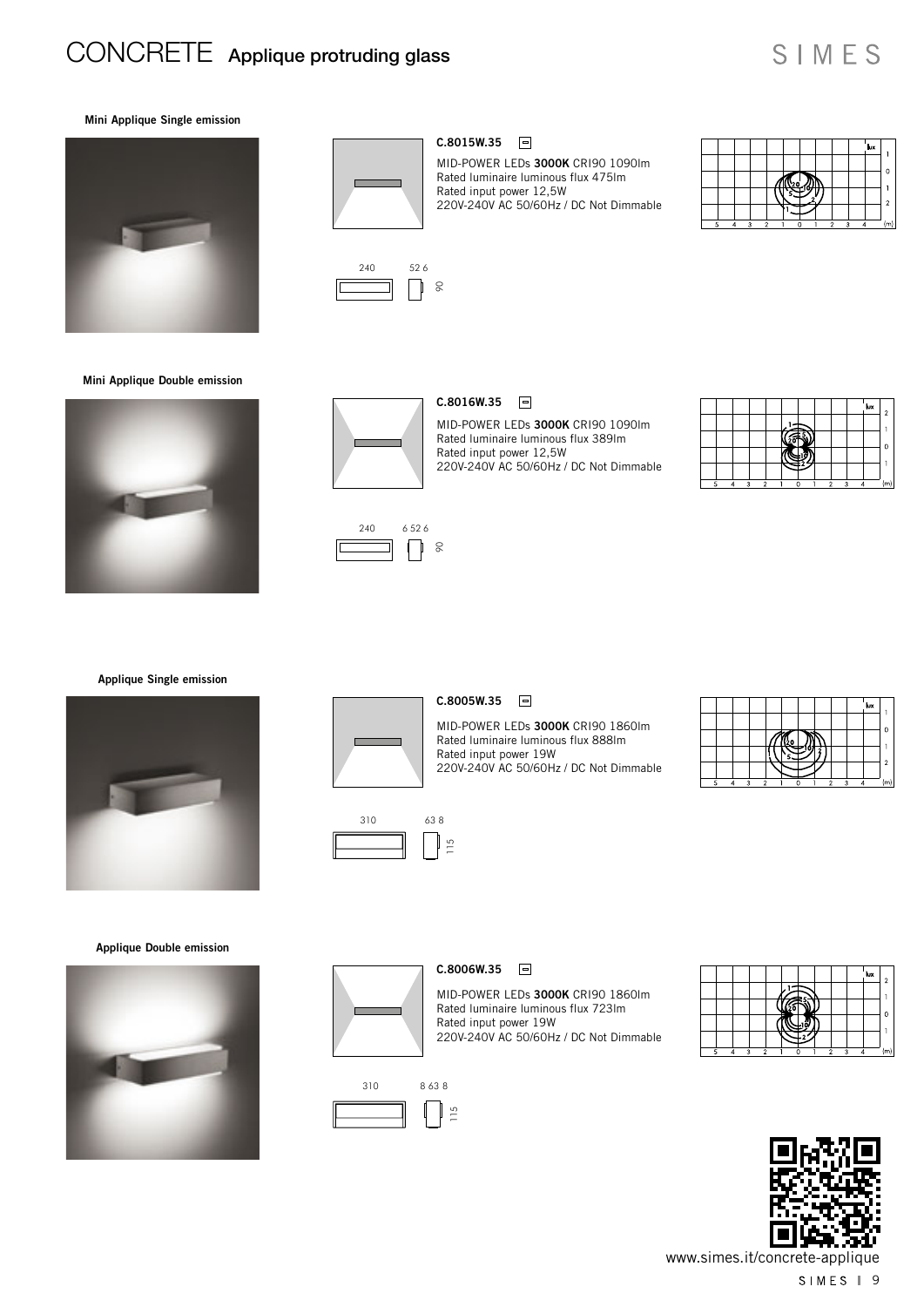

Wood Beton, Iseo, Italy - Studio Archiabita (Arch. Luciano Ragni, Arch. Romina Girolama Turra) © ph. Mario Bertani

### CONCRETE Wall recesed and Bollard

Concrete covering with added synthetic fibres with high mechanical strength. Lighting fixture in die-cast EN AB-47100 aluminium housing with high corrosion resistance. Clear Polycarbonate diffuser. Stainless steel screws. Pre-wired luminaire with 3m of neoprene cable (WALL). Pre-wired luminaire with neoprene cable and connector in the bollard. Silicone gaskets.

*This luminaire has been manufactured with hand crafted procedures, therefore small imperfections, subsidence of the surface, actual cracks and future, colour ripples and variations over time, are deliberately present and they are a feature of the luminaire, proving the hand-made manufacturing procedure.* 

#### Finishing:

Concrete (cod. 35)

Protection class IP65

### Isolation class

CLASS  $I \nsubseteq WALL$ CLASS  $II$  **D** BOLLARD

Mechanical resistance IK 10

Leds 4000K CRI90 versions are available on request.

### REGISTERED DESIGN

*For the latest technical information and luminaire updates with LED technology please refer to www.simes.it* 



S.5506

4 way connector for through wiring (in/out).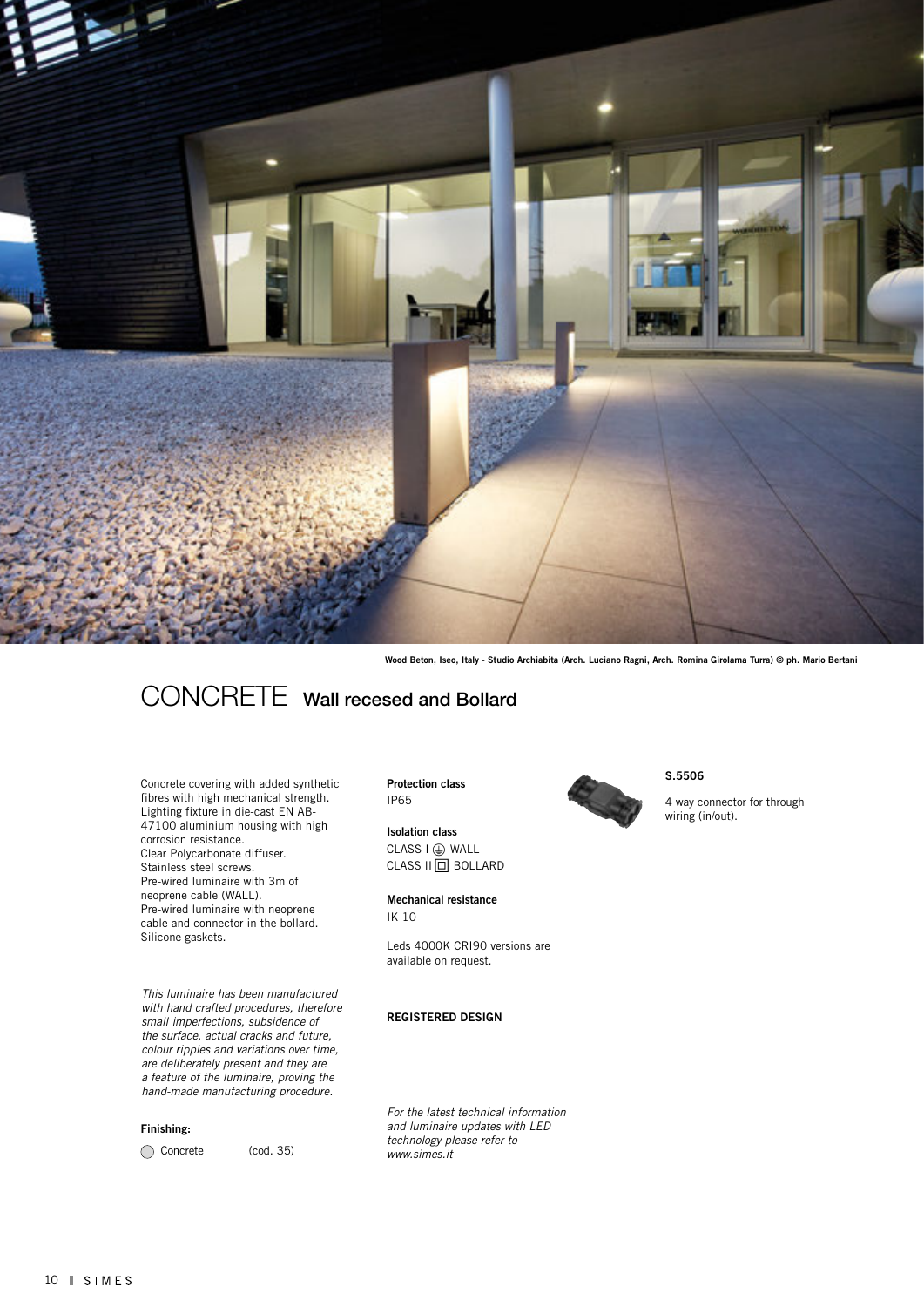### CONCRETE Wall recessed

### SIMES





280

 $\mathbf 0$ 回

 $\Rightarrow$ 

140

Accessory for surface installation



### MID-POWER LEDs 3000K CRI80 880lm Rated luminaire luminous flux 301lm Rated input power 10W 220V-230V AC 50/60Hz Phase-cut dimmable  $C.8050W.35$



Fixing base for surface applications

C.8054



## CONCRETE Bollard

Concrete Wall, through the use of the fixing base, becomes a surface fitting.

H 250 mm







### $C.8100W.35 \quad \boxed{\equiv}$  Single emission

MID-POWER LEDs 3000K CRI90 1090lm Rated luminaire luminous flux 361lm Rated input power 13,5W 220V-240V AC 50/60Hz / DC Not Dimmable

MID-POWER LEDs 3000K CRI90 2180lm Rated luminaire luminous flux 803lm

 $C.8101W.35$   $\Box$  Double emission

220V-240V AC 50/60Hz / DC Not Dimmable

Rated input power 25W

# lux









### $C.8105W.35$   $\Box$  Single emission

MID-POWER LEDs 3000K CRI90 1090lm Rated luminaire luminous flux 399lm Rated input power 13,5W 220V-240V AC 50/60Hz / DC Not Dimmable

MID-POWER LEDs 3000K CRI90 2180lm Rated luminaire luminous flux 883lm

 $C.8106W.35$   $\Box$  Double emission

220V-240V AC 50/60Hz / DC Not Dimmable

Rated input power 25W



|   |   |   |  |   |   | lux |   |
|---|---|---|--|---|---|-----|---|
|   |   |   |  |   |   |     | 3 |
|   |   |   |  |   |   |     | 2 |
|   |   |   |  |   |   |     |   |
|   |   |   |  |   |   |     |   |
| л | n | ◠ |  | っ | 3 |     |   |



450





### S.6359

FLANGE FOR CONCRETE BOLLARD To be fixed in concrete.



|     |                |     |     |    |     |                       | $\sqrt{2}$ |
|-----|----------------|-----|-----|----|-----|-----------------------|------------|
|     |                |     |     |    |     |                       | Ŀ,         |
|     |                |     |     |    |     |                       |            |
|     |                |     |     | ٦Λ |     |                       |            |
|     |                |     |     |    |     |                       | 0.5        |
| 2.5 | $\overline{2}$ | 1.5 | 0.5 | 0  | 0.5 | 1.5<br>$\overline{2}$ | (m         |
|     |                |     |     |    |     |                       |            |
|     |                |     |     |    |     |                       |            |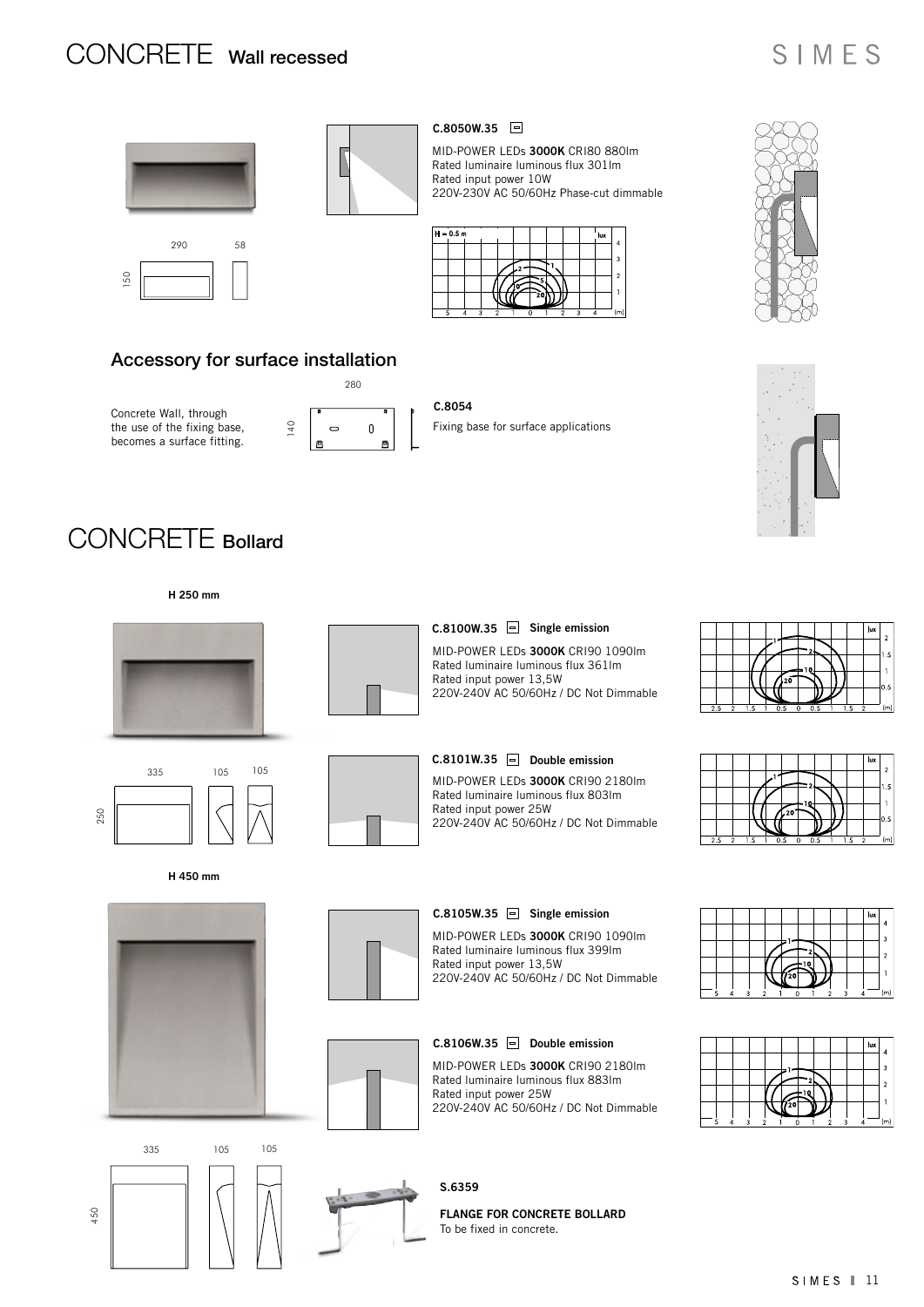

### CONCRETE Surface mounted up-light

Concrete covering with added synthetic fibres with high mechanical strength. Die cast EN AB-47100 aluminium housing with high corrosion resistance. Reflector in polymers covered with 99.98% pure aluminium. Toughened glass diffuser. Stainless steel screws. Pre-wired luminaire with 5m of neoprene cable. Silicone gaskets. Supplied with ground fixing base.

*This luminaire has been manufactured with hand crafted procedures, therefore small imperfections, subsidence of the concrete surface, actual cracks and future, colour ripples and variations over time, are deliberately present and they are a feature of the concrete luminaire, proving the handmade manufacturing procedure.* 

### Finishing:

Concrete (cod. 35)

Protection class IP67

Isolation class  $CLASS I @$ 

### Mechanical resistance IK 08

 $\mathscr{K}_{\mathbf{0}}$ 

Leds 4000K CRI90 versions are available on request.

### REGISTERED DESIGN

*For the latest technical information and luminaire updates with LED technology please refer to www.simes.it*